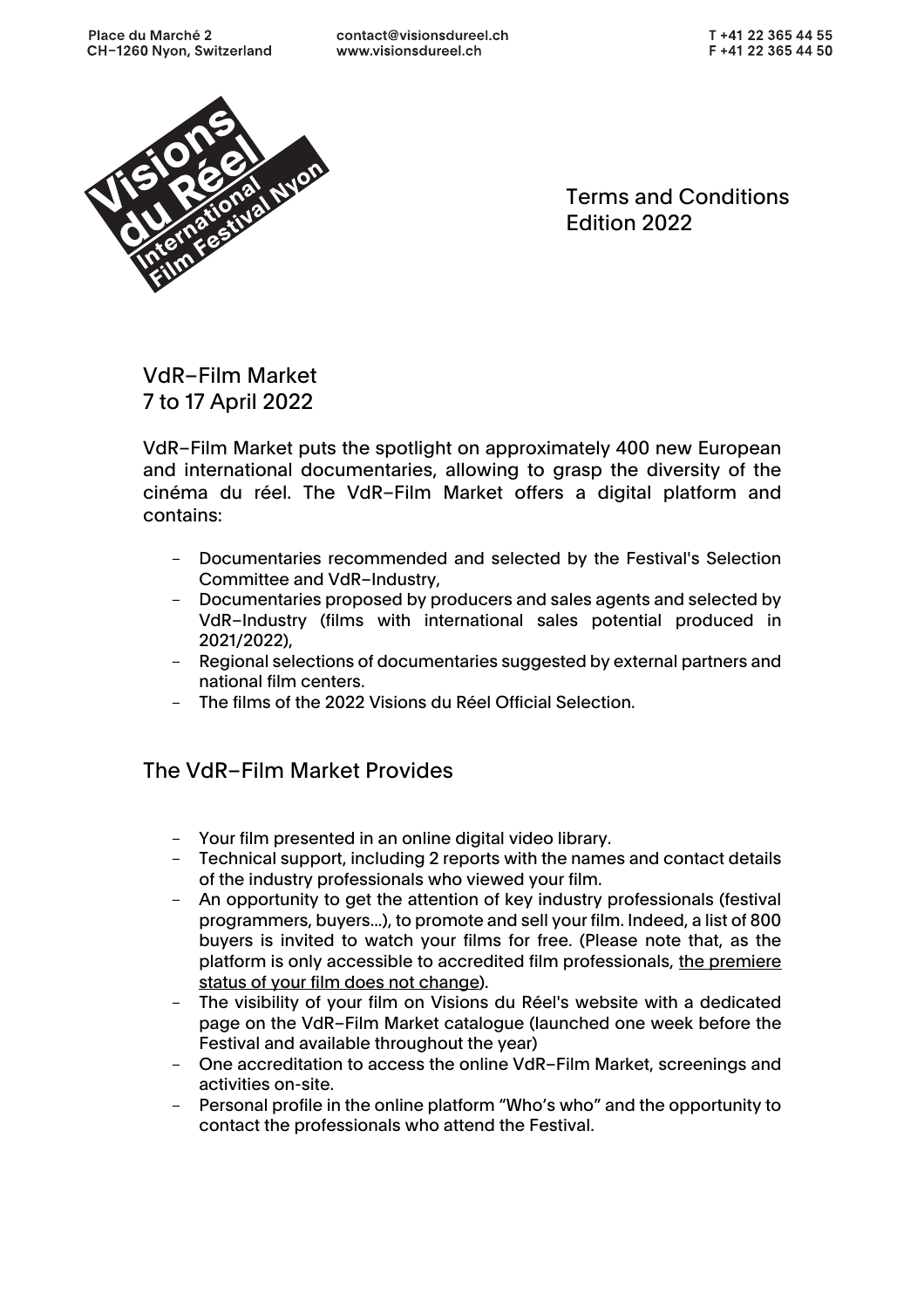### 1. Access

The VdR–Film Market will be made available online throughout the entire duration of the Festival (7–17 April 2022) as well as for the 3 following months, until 17 July 2022.

Films in the VdR–Film Market will be available for viewing to accredited professionals via an authentication login (see Conditions of Use below) for three months, and to Press accredited professionals for two weeks.

## 2. Conditions of Use

- The VdR-Film Market users do not have the right to download, reproduce, stream or share any of the VdR–Film Market content without authorization from the rights holders.
- Together with the Video Library's hosting provider (Cinando), Visions du Réel guarantees adequate protection against piracy; each film is protected by a non-removable individual watermark.
- Visions du Réel shall not be held liable in case of copyright infringement by a third party (e.g. by streaming, downloading, or more generally exploiting without authorization) with regards to any of the films in the VdR–Film Market.
- Accredited professionals (Industry, Pro and Press accreditation holders) attending the Festival receive an authentication login.
- Each VdR–Film Market user is responsible for the safeguarding and use of his/her login. The login is personal and cannot be shared with third parties. Any use of the VdR–Film Market with the login will be considered to have been made by the user him/herself. If a user feels that his/her login has been fraudulently used by a third party, he/she must immediately inform Visions du Réel.

## 3. Film entry

- Film entries are only possible for films that have been produced within twelve months preceding the Festival.
- There is no limit to their running time.
- They should have international sales potential for TV buyers and other distributors.
- The submitter of each film must ensure that he/she holds all the rights (including but not limited to intellectual property rights) necessary for authorizing such viewing. Visions du Réel shall not be held liable in case of copyright infringement by a third party (e.g. by streaming, downloading, or more generally exploiting without authorization) in relation to any film presented in the VdR–Film Market. Thus, each rights owner warrants Visions du Réel against third party claims regarding rights owners' content uploaded in the VdR–Film Market.
- After receiving the VdR–Film Market invitation, fill in the VdR–Film Market Form following the link provided. This information and visual material will be used for the compilation of the VdR–Film Market online catalogue. Make sure that all information is correct, changes will not be possible after submission.
- If you submitted your film for the Festival Official Selection, please do not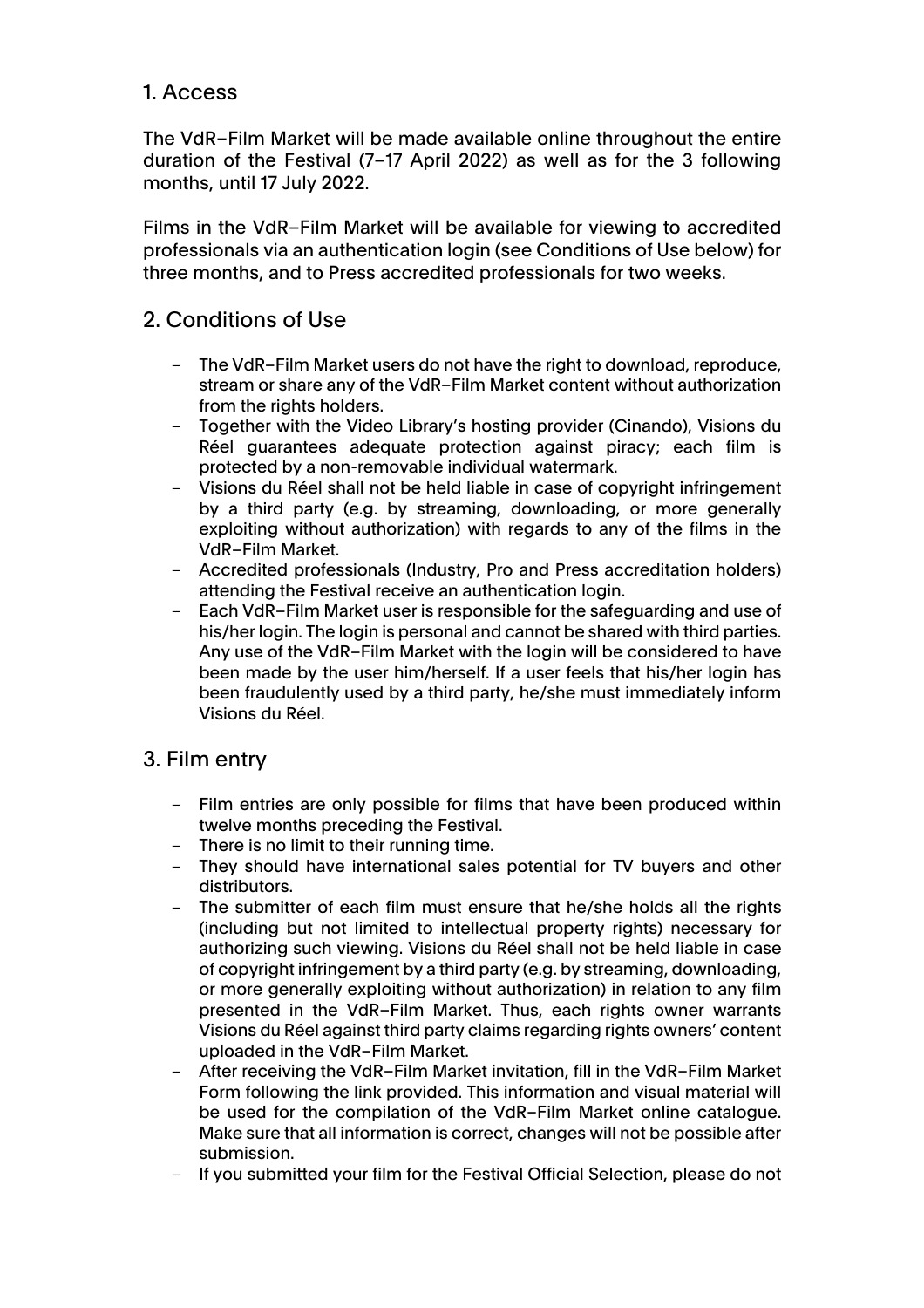submit the film again. Only the necessary indications to finish the registration will be asked and must be completed before the deadline announced in the correspondence.

#### 4. Material

- The films selected must be provided as digital files in their original version, subtitled in English only. Please check the Technical Specifications.
- A trailer with English subtitles (3 min. max) is also required to present your film on Visions du Réel's website. Please make sure to send a public screening link (Youtube, Vimeo) without a password, and that can be embedded on external sites to filmmarket@visionsdureel.ch.

### 5. Technical specifications

Please provide a downloadable, password protected link, via the submission form or by email, of the original and completed version of your film with English subtitles only.

- Max file 8 GB per video
- Accepted formats: mp[e]g, avi, vob, mov, mp4
- Videos Codecs: MJPEG, Apple ProRes, H264 (bitrate if possible) > 2MBit/s and uncompressed (very large file)
- Resolution: PAL and NTSC (as well as SECAM) from 720x400px up to Full HD material (1920x1080px)
- Audio 48kHz sound PCM (only uncompressed) / MP3 / AAC (if possible > 160 kBit/s)
- File must be multiplexed (audio and video in one file)
- Avoid interlaced videos this results in bad video quality. Upload only progressive or deinterlaced videos
- Ensure the video has no colour bar, or blackness before or after it ends
- Subtitles must be integrated/burned into the image

For best encoding results we recommend: .mp(e)g file format with MPEG 2 video codec or H.264/MPEG-4 codec for best quality.

## 6. Digitizing

To ensure the best quality of images and sound, we ask you to check the following:

- DRM copy protections and other alterations are to be avoided.
- Verify that the film shows correct screen proportions: 16:9, 4:3, anamorphic (PAR).
- Make sure that the film does not begin with a black screen, a test chart or a sound test signal. The same applies for the film's end.
- Be sure that the sound remains at a normal and optimal level all through the film.
- An inlaid timecode is not necessary.